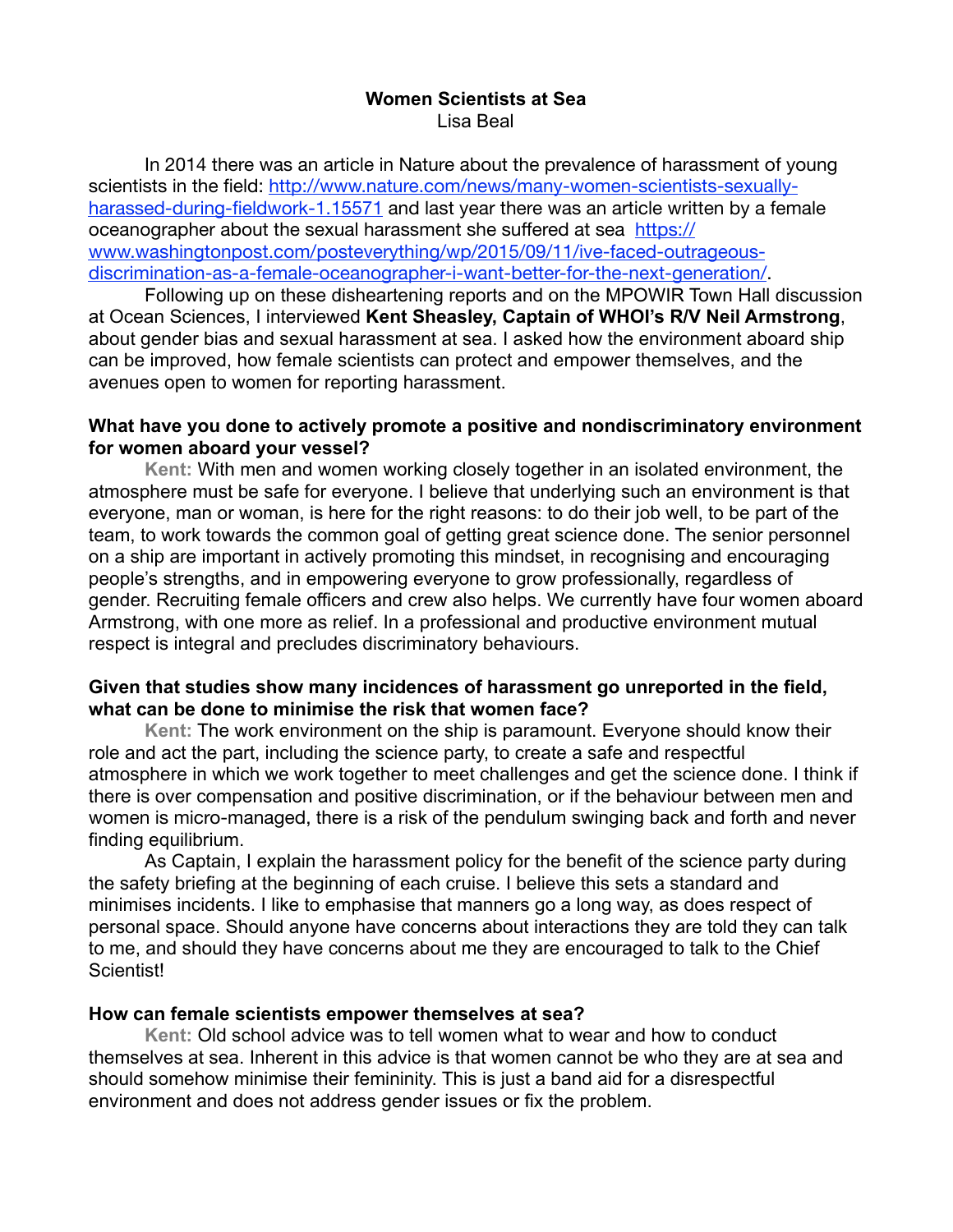**Lisa:** Twenty years ago as a graduate student I was encouraged to "grit my teeth" and "put my head down". These actions helped me persevere, but they were disempowering. Years later I am left with regret that I didn't contribute to improving the shipboard environment for future women. So, what can women do differently now? 

**Kent:** I would say that women can empower themselves at sea by not letting inappropriate comments or actions go without a clear response. Silence or "laughing it off" are often understood as tacit agreement and encourage more of the same behaviour. Having the confidence to communicate clearly "I am not comfortable with that", can be enough to stop a situation escalating to harassment.

**Lisa:** But it can be difficult for women to speak up, particularly when faced with a more senior scientist or crew member, or when feeling vulnerable and upset.

**Kent:** Yes, it's useful to have a few rehearsed phrases in your pocket so that you can bypass these emotions. By communicating directly there can be no question of "he said, she said" and it gives the transgressor a chance to be a better person.

## **Should harassment come up, how should women deal with it and report it?**

**Kent:** Every vessel should have their harassment policy posted, in compliance with International Safety Management (ISM) regulations, where examples of illegal conduct and methods of reporting are outlined. Harassment is best reported promptly to the Captain or Chief Scientist, preferably both. In the event a woman is not comfortable reporting to someone aboard ship, or if she is concerned that appropriate actions have not been taken following a report to the Captain, she should report directly to the EEO Officer in Human Resources on shore. If she is uncomfortable reporting to anyone within the organisation, WHOI has implemented an independent EthicsPoint hotline. Aboard RV Armstrong these contact numbers and email addresses are posted with the policy on the main deck.

# **What are the official procedures? Are these set by UNOLS, or by WHOI? Please provide a link to the appropriate guidelines.**

**Kent:** Clear policies and procedures are required by ISM and by UNOLS Research Vessel Safety Standards. These policies are set by the ship operator, which for RV Neil Armstrong is WHOI. Our harassment policies, as for all organisations, can be found online:

## Shipboard Policies <http://www.whoi.edu/page.do?pid=10116> Harassment Policy <http://www.whoi.edu/HR/page.do?pid=21736&cid=903&c=39#3>

 As Captain I will report any incident to my boss, the Director of Ship Operations, and to the Director of Human Resources. Reporting to two people is meant to provide a check and balance. They will make enquiries into the incident. With guidance from them, I will take action and give counsel while at sea when appropriate.

**Lisa:** What happens when one or both parties in a harassment case are not from the institution operating the vessel, in your case WHOI?

 **Kent:** I had to ask my boss about this question! If neither party are from WHOI then the WHOI HR staff would contact the other institutions or universities involved and facilitate the procedure. If one party was from WHOI and the other party from elsewhere, the two HR departments should work together to address the situation. The HR department of the harasser's institution would certainly be involved.